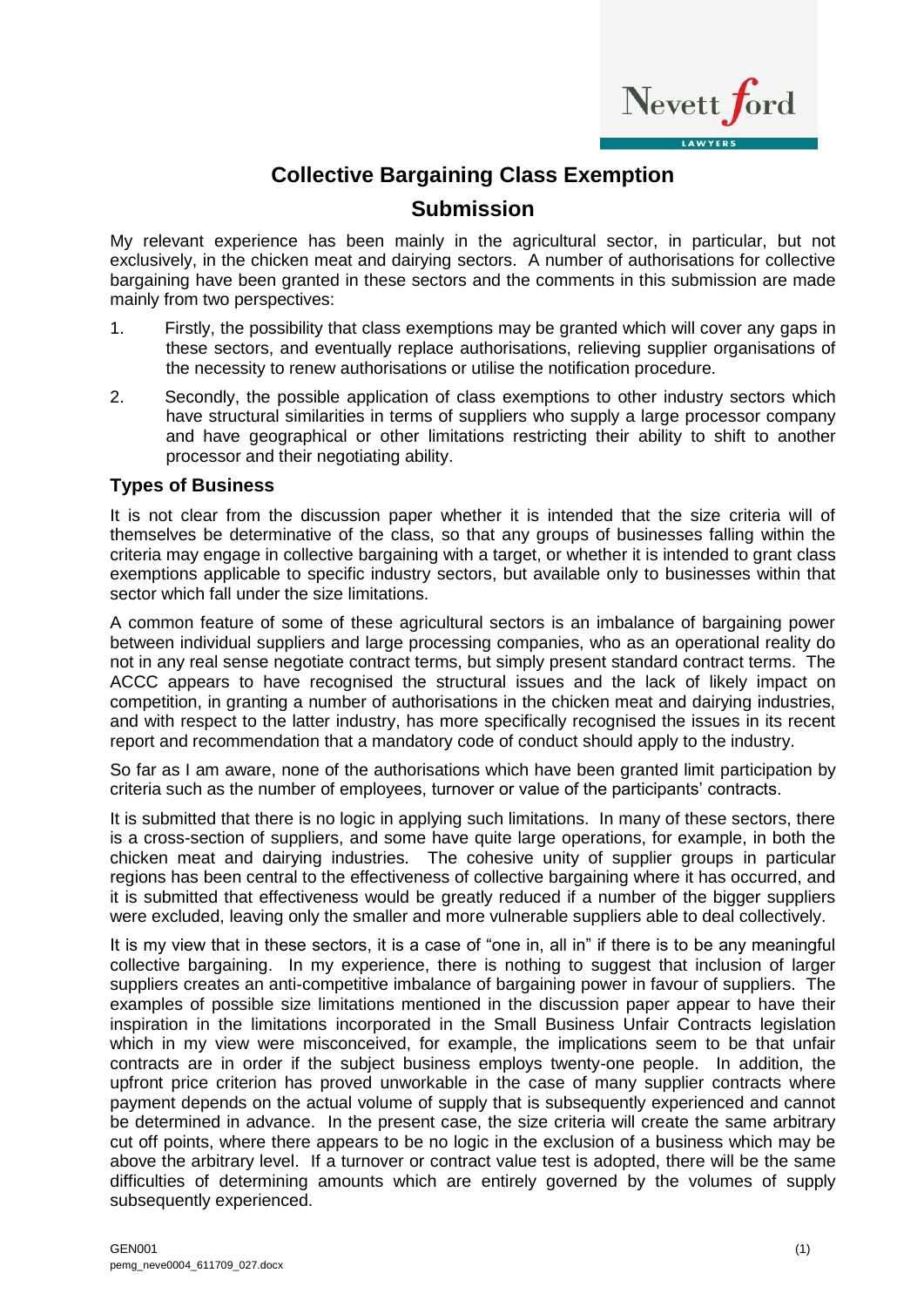

There may be a case for size criteria to apply to eligibility of participants in some business sectors which are not dominated by a small number of processor companies, eg. some franchisors may be relatively small business seeking traction in the marketplace.

It is therefore my contention that types of businesses to be covered by class exemptions may vary from business sector to business sector and that any threshold criteria for participants based on size would be unworkable in some cases. What would possibly be more relevant would be minimum size criteria applying to the target of the collective bargaining.

The basic difficulty with size criteria applied to participants in the collective bargaining group is that it runs counter to the whole notion of collective bargaining which depends on cohesive collective unity being presented.

## **Other Issues**

For the same reasons as mentioned above, I do not think that class exemptions should only be available to collective bargaining groups below a certain size, whether in numbers or combined market share. This would be mechanically and arbitrarily restrictive in many situations. If, as has occurred, a company in the agricultural sector sought to roll out its standard supply contract across Australia, there would be efficiency and transaction cost gains in representatives of suppliers, on a national basis, negotiating the contract terms and conditions with the company, although this would effectively involve nearly all of the company's suppliers Australia wide, it would not in my experience have any anti-competitive impact. Whether it happens or not depends on the company's willingness to engage on this basis.

I do not think that common representation across collective bargaining groups negotiating with the same target is an issue at all. A perception that common representation across collective bargaining groups is anti-competitive and should not be sanctioned seems to have featured historically in authorisations which have been granted. Certainly, in the agricultural sector in the modern age of communication, it is a fantasy to imagine that suppliers do not know the deals which have been struck with other suppliers elsewhere. In most business sectors, suppliers are members of industry associations, the very point of the existence of which is to provide market intelligence, pricing and other information. The greater access to such information which large processor companies enjoy seems to have been perceived as a matter which authorisations help address. The notion of compartmentalisation of supplier groups negotiating with the same processor in my view does not match reality. I do not think it matters who does the actual negotiation. Suppliers often require representation by persons with some negotiation skills.

With respect to the related issue raised in the discussion paper, whether members of a group should share information or arrangements that are not necessary to collectively bargain with a target, I do not see how any realistic or practical distinction can be made, or why it should be an issue. Obviously, extensive exchange of information happens in supplier industry organisations. Permitted collective bargaining necessarily involves sharing of information relevant to prices and contract terms and conditions, which one would think would be the only competition sensitive information. Most industry associations provide forums for exchange of a range of information, designed to assist members and raise standards.

I would support class exemptions allowing bargaining groups to negotiate with common suppliers to them. It is a sensible and frequently mutually successful arrangement for members of a group to negotiate a supply arrangement with respect to common consumables. I am aware of an example where supplier companies compete and are anxious to secure an arrangement to supply members of an industry group at negotiated prices which are favourable to members, compared with what can be achieved individually.

Clauses 2(f) and 2(g) only emphasise the issues referred to above, of the unsatisfactory results of excluding some suppliers from participating in the collective bargaining group, which in my view is inconsistent with the whole purpose of collective bargaining.